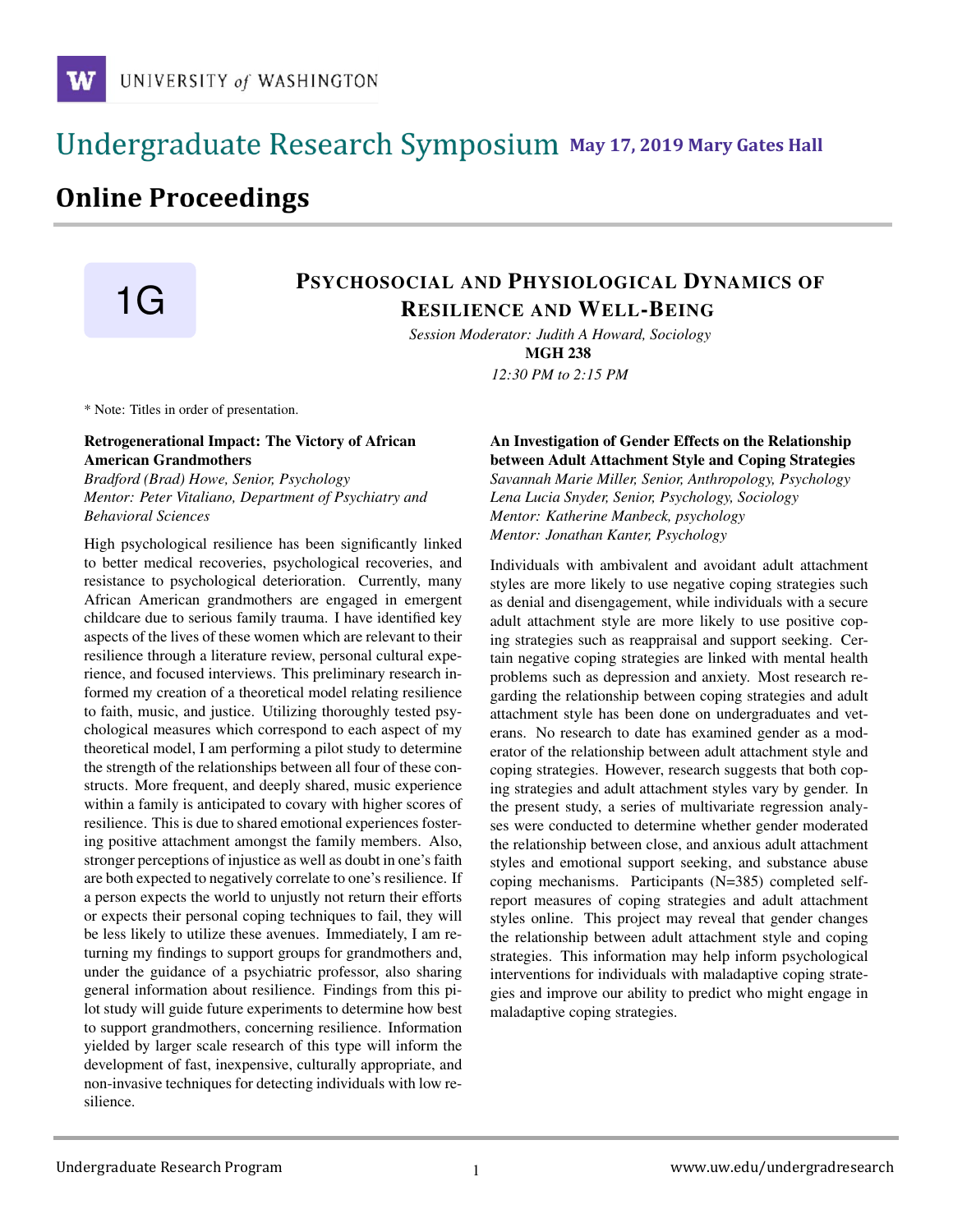#### Who Can You Trust? Armed Conflict and Social Relationships

*Abari Charles, Senior, Sociology*

*UW Honors Program Mentor: Nathalie Williams, Sociology and Jackson School of International Studies*

Individuals who have experienced armed conflict at some time in their life span up to the millions. Whether its domestic violence, PTSD or war. A small body of research has been conducted to understand self-image and the well-being of survivors of armed conflict. However little is known about the effects of armed conflict on social behaviors and the perception of social relationships. This research is based on interviews and ethnographic data from forty South Sudanese refugees living in Rhino camp, Uganda. Using interviews and qualitative methods this research addresses how armed conflict affects trust of others and social relationships. Key insights from this research will allow us to understand how armed conflict experiences impact one's perception of social relations and how different genders view this same idea. This research addresses social behaviors and perceptions of social relationship which is an important aspect of health, wellbeing and survival.

### Woke About Coke? Investigating Beliefs Surrounding Cocaine Use among College Students

*Anna Lea Juliette Lewi, Junior, Sociology, Psychology UW Honors Program*

*Mentor: Heather D. Evans, Rehabilitation Medicine*

Overdoses induced by fentanyl-laced cocaine are skyrocketing today. Meanwhile, in 2017, cocaine was reported as the fourth most prevalent substance used on college campuses. Even more alarming, research shows a modest decline in young people's disapproval and perceived harmfulness of experimental cocaine use. Favorable depictions of cocaine use in the media contributes to these trends today: the entertainment industry continues to advertise cocaine as a drug of privilege, partying, and success. Conversely, studies investigating Adderall use found college students view cocaine use negatively. Students harshly judged their peers who exposed themselves to cocaine's hazardous nature and high risks. This contradictory evidence makes it difficult to judge how problematic college students' views on experimental cocaine use may be. This study aims at sorting this puzzle. The project tests the hypotheses that students think one-time use results in more benefits than risks to the individual. To assess this hypothesis, I use a web-based survey adapted from the so-called "prototype-willingness model" (PWM). The PWM is built on the idea that young people share very clear social images of risky behaviors. The favorability of these images is positively correlated with willingness to engage in risky behavior. Willingness, rather than planned intent, is the primary factor responsible for engaging in risky behaviors if presented with the opportunity. I examine the social image of experimental cocaine use and its favorability in order to predict willingness to use. Predicting how a college student may react when given the opportunity to use is crucial for future prevention planning, as cocaine use is a more pressing issue than ever.

## Multiple Chemical Sensitivity: Exploring Global Research Inconsistencies and Deficiencies

*Tahni C. Mc Gaughy, Junior, Interdisciplinary Arts & Sciences, UW Tacoma Mentor: Christine Stevens, Nursing and Healthcare Leadership Programs, University of Washington Tacoma*

All over the globe, an escalating number of people are developing distressing sensitivities to our environment's everyday intoxicants. Multiple chemical sensitivity (MCS)—also termed idiopathic environmental intolerances (IEI), among other names—is an acquired disorder characterized by a wide range of symptoms and reactions to low-level chemical exposures. Studies conducted in Japan, USA, Sweden, and Denmark found that 12% of the population has been diagnosed with chemical hypersensitivity, while total underreported prevalence is estimated between 15% and 27%. More importantly, research states that prevalence has increased by 300% within the past decade. People diagnosed with MCS experience a range of symptoms, examples including asthma, heart irregularities, headaches, dizziness, confusion, skin irritation, and fatigue. Abundant in our everyday environment, commonly reported triggers include pesticides, building or renovation materials, car exhaust and chemical smog, smoke, perfumes and fragrances, and cleaning supplies, among others. With a myriad of proposed titles, contrasting research perspectives and approaches, and a staggering dissensus on physiology and diagnosis, it is critical that we compare and contrast the existing literature by geographical region. Three primary research hubs generate the majority of contrasting MCS research; these regions include the United States and Canada, Scandinavia, and Japan. The problematic inconsistencies include (1) a lack of consensus definition or diagnosis for the illness, (2) varying perceptions on pathophysiology, and therefore (3) contrasting treatment strategies. This research aims to examine the global, contrasting research approaches, proposals for treatment or action, and subsequent healthcare experiences within the geographical regions of focus. Preliminary results suggest that inconsistencies in the medical diagnosis of MCS lead to deficiencies in research and ineffective healthcare. By any given title, the escalating number of chemically hypersensitive patients is a growing global health concern. Integrating the globally contrasting approaches and diagnosis criterion is the first step to developing efficient healthcare strategies.